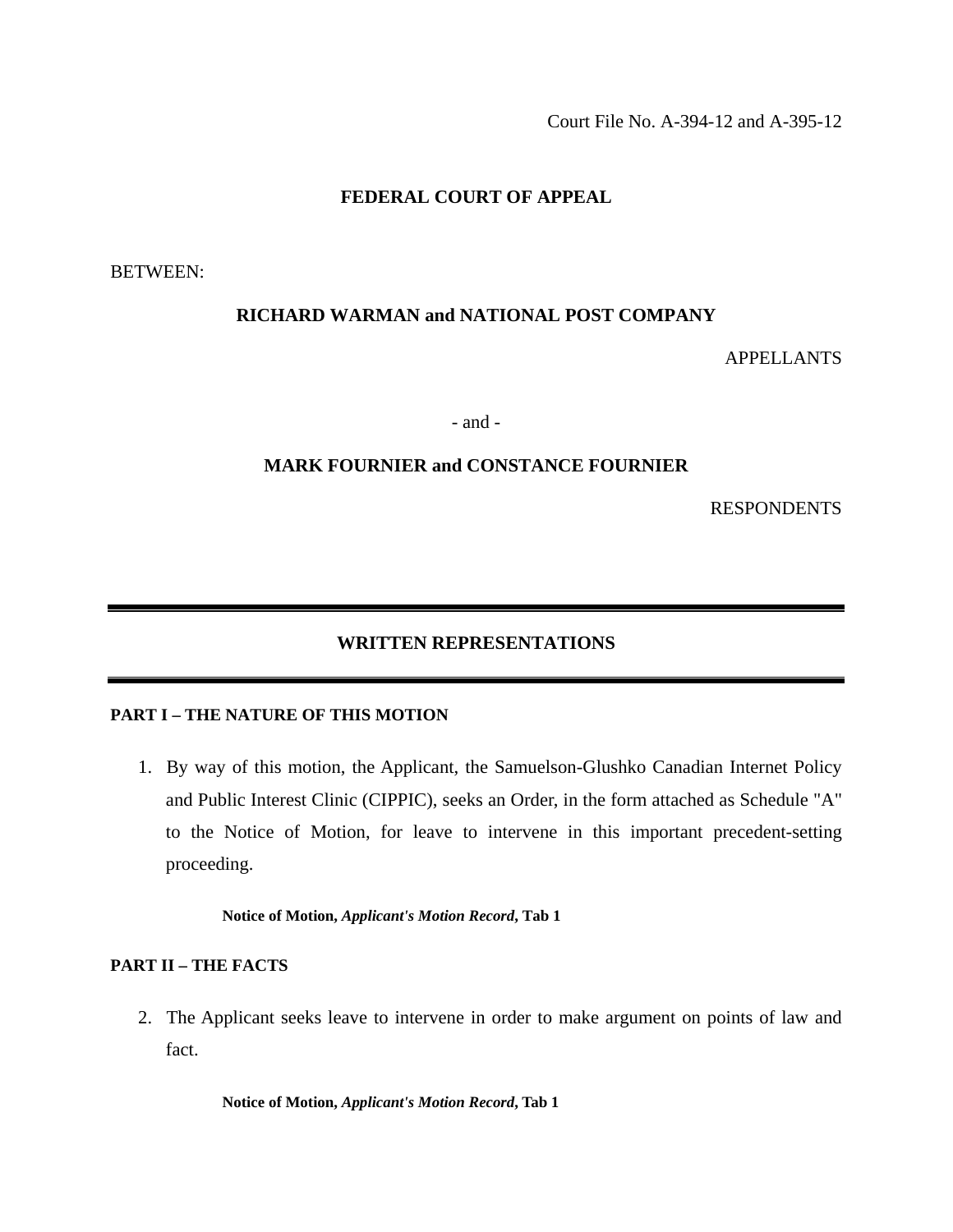3. CIPPIC is a legal clinic based at the Centre for Law, Technology and Society at the University of Ottawa. CIPPIC's mandate is to research and advocate in the public interest on important public policy issues arising from the intersection of law and technology. CIPPIC's activities in support of its mandate include intervening before courts, tribunals, and other decision-making bodies on such issues in order to bring forward important public interest points or perspectives that might otherwise not be represented. CIPPIC has a particular interest in the legal issues raised in this proceeding insofar as their determination will affect copyright and fair dealing in online discussions and, by extension, the ability of the general public to use the Internet as a forum for interaction and debate.

### **Affidavit of Tamir Israel,** *Applicant's Motion Record***, Tab 2, paras. 4-7**

4. CIPPIC has extensive and distinct institutional knowledge of and expertise in copyright law and technology, and this will inform the arguments and submissions we seek leave to present.

### **Affidavit of Tamir Israel,** *Applicant's Motion Record***, Tab 2, paras. 8-18**

# **PART III – SUBMISSIONS**

- 5. Under Rule 109 of the Federal Court Rules, 1998, the Court has the power to grant leave to any person to intervene in a proceeding.
- 6. The fundamental question to be determined on a motion for intervention under Rule 109 is whether the participation of the proposed intervener will assist the Court in determining a factual or legal issue related to the proceeding.

# *Apotex Inc.* **v***. Canada (Minister of Health)***, [2000] F.C.J. No.248 (QL) (F.C.T.D.)**

7. Intervention ought to be allowed where the potential intervener can bring a distinct perspective and expertise that will assist the court. In addition, a proposed Intervener must demonstrate an interest in the matter in which it proposes to intervene, nor can this interest be merely 'jurisprudential' in nature.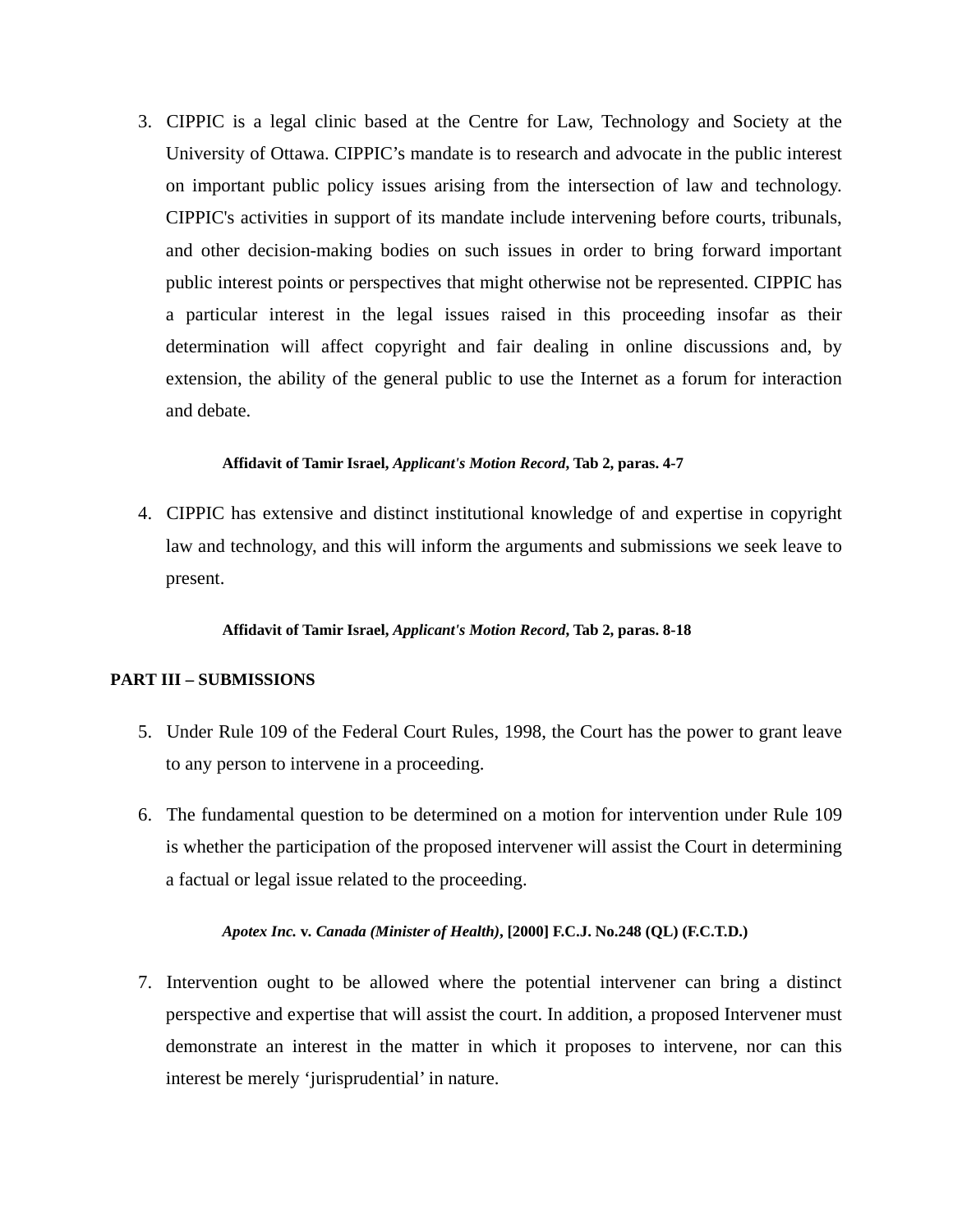#### **Globalive Wireless Management Corp. v. Public Mobile Inc., 2011 FCA 119 Amnesty International Canada v. Canada (Canadian Forces), 2008 FCA 257, para. 6**

8. A demonstrated commitment to a legal position in public law qualifies as a genuine interest in the litigation beyond a mere "jurisprudential interest". In addition, where the mandate of a proposed public interest intervener coincides with the public interest dimensions of an issue before the court will qualify as a genuine interest.

#### **Globalive Wireless Management Corp. v. Public Mobile Inc., 2011 FCA 119 Amnesty International Canada v. Canada (Canadian Forces), 2008 FCA 257, para. 6**

9. Ultimately, the proper matters to be considered in determining whether an application for intervention should be granted are the nature of the case, the issues which arise and the likelihood of the applicant being able to make a useful contribution to the resolution of the appeal without causing injustice to the immediate parties.

> *Peel (Regional Municipality)* **v***. Great Atlantic & Pacific Co. of Canada Ltd.,* **[1990] O.J. No. 1378 (QL) (Ont.C.A.)**

10. CIPPIC has expertise in the legal and factual matters at issue in this motion. CIPPIC has a long track record of participation in public interest matters involving copyright and fair dealing vis-à-vis the internet that demonstrates a genuine interest in such litigation that goes beyond a mere "jurisprudential interest".

#### **Affidavit of Tamir Israel,** *Applicant's Motion Record***, Tab 2, paras. 4-18**

11. In addition, CIPPIC's interest in copyright matters that impact on technology and the public interest has been recognized in a number of previous occasions. For example, CIPPIC was recognized as a public interest intervener by the Supreme Court of Canada in five recent copyright-related appeals (heard in conjunction), which raised issues related to the application of copyright concepts to a range of online activities: *Entertainment Software Association* v. *Society of Composers, Authors and Music Publishers of Canada,*  2012 SCC 34; *Rogers Communications Inc.,* v. *Society of Composers, Authors and Music Publishers of Canada,* 2012 SCC 35; *Society of Composers, Authors and Music Publishers of Canada* v. *Bell Canada*, 2012 SCC 36; *Alberta (Education)* v*. Canadian Copyright Licensing Agency (Access Copyright),* 2012 SCC 37; and *Re: Sound* v. *Motion*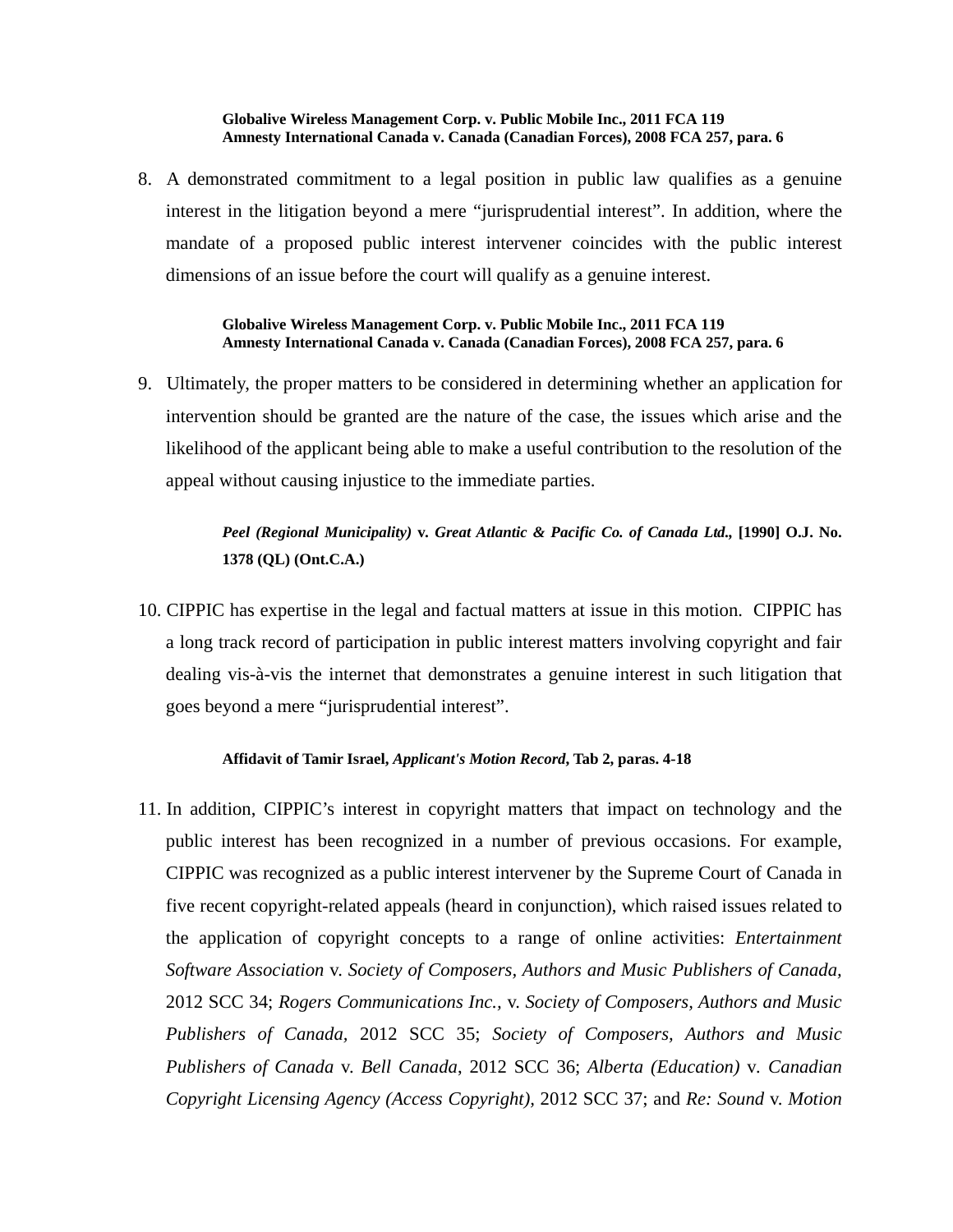*Picture Theatre Associations of Canada,* 2012 SCC 38. CIPPIC's copyright expertise has also been recognized in its ongoing intervention in *Voltage* v*. Doe*, Federal Court File No. T-2058-12 (legitimacy of mass litigation copyright monetization models; need to protect online anonymity in third party discovery).

- 12. CIPPIC's interest and expertise in other technology-related public interest issues has been additionally recognized in: *Dell v. Union des consommateurs*, 2007 SCC 34 (applying principles of contract law to online transactions); *Crookes v. Newton*, 2011 SCC 47 (defamatory publication and hyperlinking); *A.B. v. Bragg Communications Inc*., 2012 SCC 46 (the need for anonymity in judicial proceedings in light of privacy risks raised by online dissemination of judicial decisions); and *Warman v. Fournier*, 2010 ONSC 2126, Ont. Div. Ct. (the need to protect online anonymity in third party discovery motions).
- 13. CIPPIC's perspective on the issues in this proceeding is distinct from that of the parties.
- 14. The interests of the Respondents to the appeal are personal interests. They are defendants to an action for copyright infringement. As such, they are not well placed to address the broader public interest implications of this matter for online discourse.
- 15. CIPPIC, in contrast, will draw on its institutional expertise and mandate to provide the court with a perspective on the impact the issues before it may have on online discourse, various Internet platforms and, more generally, on online innovation.
- 16. If granted leave to intervene, CIPPIC will seeks to make the submission on the following legal issues:
	- a. the proper application of the statutory limitation period set out in subsection 41(1) of the *Copyright Act*, R.S.C. 1985, c. C-42 to works published on the Internet;
	- b. the scope of copyright liability that an intermediary can incur for a work posted to its site by an arm's length party;
	- c. the interpretation of "distinctive", as stated in the definition of "work" in section 2 of the *Copyright Act*;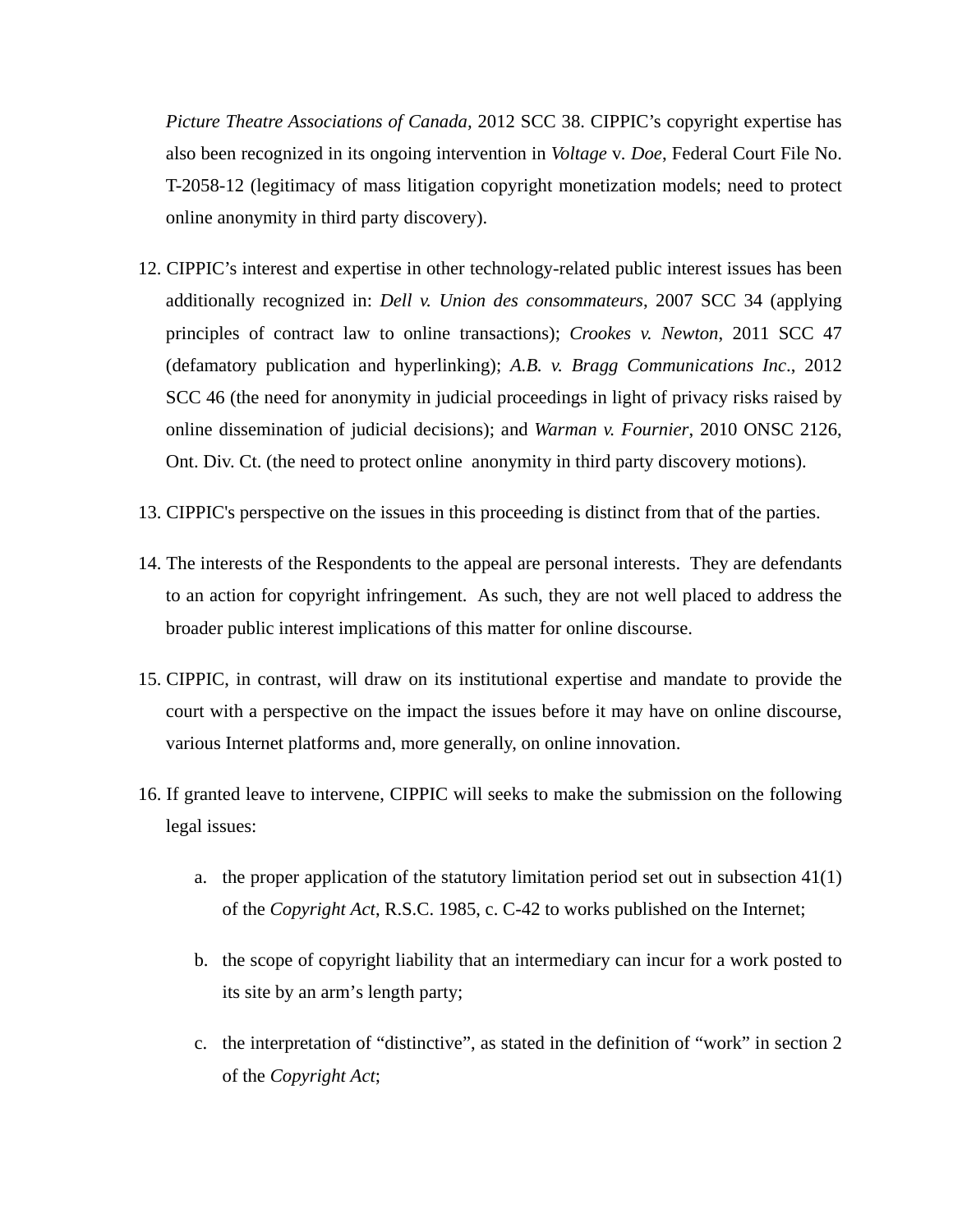- d. what constitutes 'substantial' reproduction under the *Copyright Act*;
- e. the interpretation of statutory conditions precedent to the fair dealing exceptions, as listed in section 29 and sections 29.1 and 29.2 of the *Copyright Act*; and
- f. whether minor excerpting for the purpose of news reporting or criticism should be considered 'fair' dealing.

17. Each of these issues can have direct and immediate implications for the Internet discourse and online innovation. The recognition of the 'ongoing reproduction' rule suggested by the Appellants will effectively end the availability of statutory limitations for copyright infringements online, by transforming content hosting into a daily act of reproduction.

## **Memorandum of Fact and Law of the Appellant, National Post Company, paras. 36, 43-44 Memorandum of Fact of Law of the Appellant, Richard Warman, para. 26**

18. The National Post proposes that the Respondent is liable not only for the excerpted version of the Kay Work which it reproduced on April 18, 2010 upon receiving notice of infringement, but also for the initial full reproduction of the article, which was posted to the Respondent's online discussion forum by a third party. This imposes primary liability on the Respondent for what is, at best, secondary liability, as there is no evidence the Respondent had any specific knowledge of the infringing work posted by one of its third party members prior to notification of infringement. The protection offered to online intermediaries such as the Respondent from liability for content posted by others to their platforms has been a cornerstone of the innovative and expressive force of the Internet.

> **Memorandum of Fact and Law of the Appellant, National Post Company, paras. 36, 44-45**  *Society of Composers, Authors and Music Publishers of Canada* **v.** *Canadian Assn. of Internet Providers***, 2004 SCC 45, paras. 120-127**  *Warman* **v.** *Fournier***, 2012 FC 803, paras. 7, 22**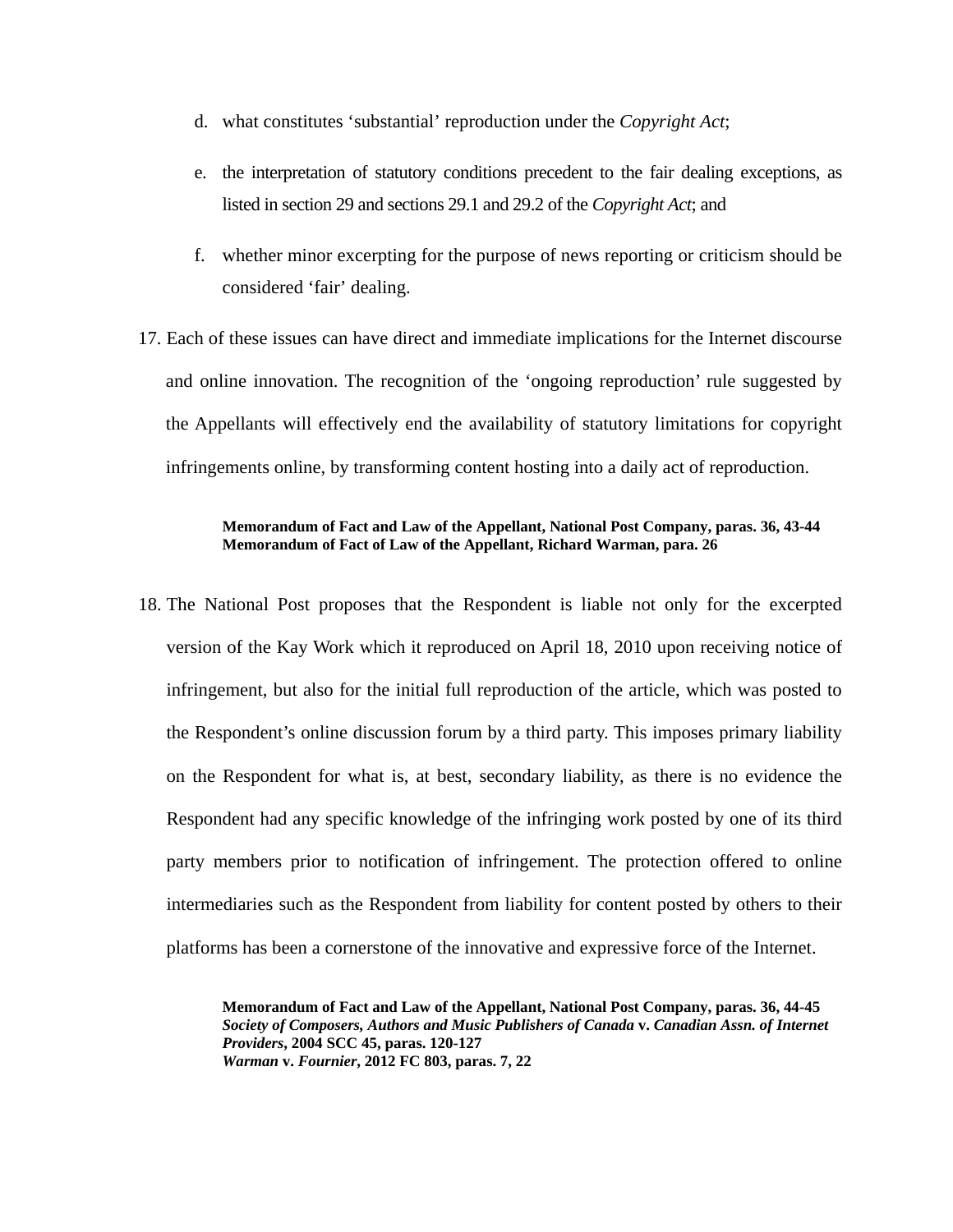- 19. The definition of 'distinctive' proposed by the National Post appellant is expansive and, if adopted, threatens to expand the scope of copyright protection over titles attached to works that do not warrant protection. Additionally, the decision in the Court below correctly states that no substantial reproduction has occurred where only the 'background' or 'introductory' elements of an article are excerpted alongside the title of the work are reproduced. Excerpting is a common means of conveying information in online mediums and where merely factual or cursory elements are reproduced, no substantial copyright interest is engaged.
- 20. The overly narrow interpretation of 'news reporting' advocated by the National Post appellant would undermine several Supreme Court of Canada judgements calling for a broad and expansive interpretations of the purposes listed in section 29 of the *Copyright Act*.
- 21. Similarly, an overly restrictive interpretation of the attribution requirements listed in sections 29.1 and 29.2 of the Act will greatly undermine the utility of online discourse and exchange while ignoring the underlying purpose of these requirements – to indicate the source of a citation. Source identification by means of hyperlink not only meets these requirements, but exceeds them by *directly* taking the reader to the *actual* source. In addition, a hyperlink explicitly includes the Uniform Resource Locator or 'textual address' of the source document to which it points.

**Memorandum of Fact and Law of the Appellant, National Post Company, paras. 77-78**